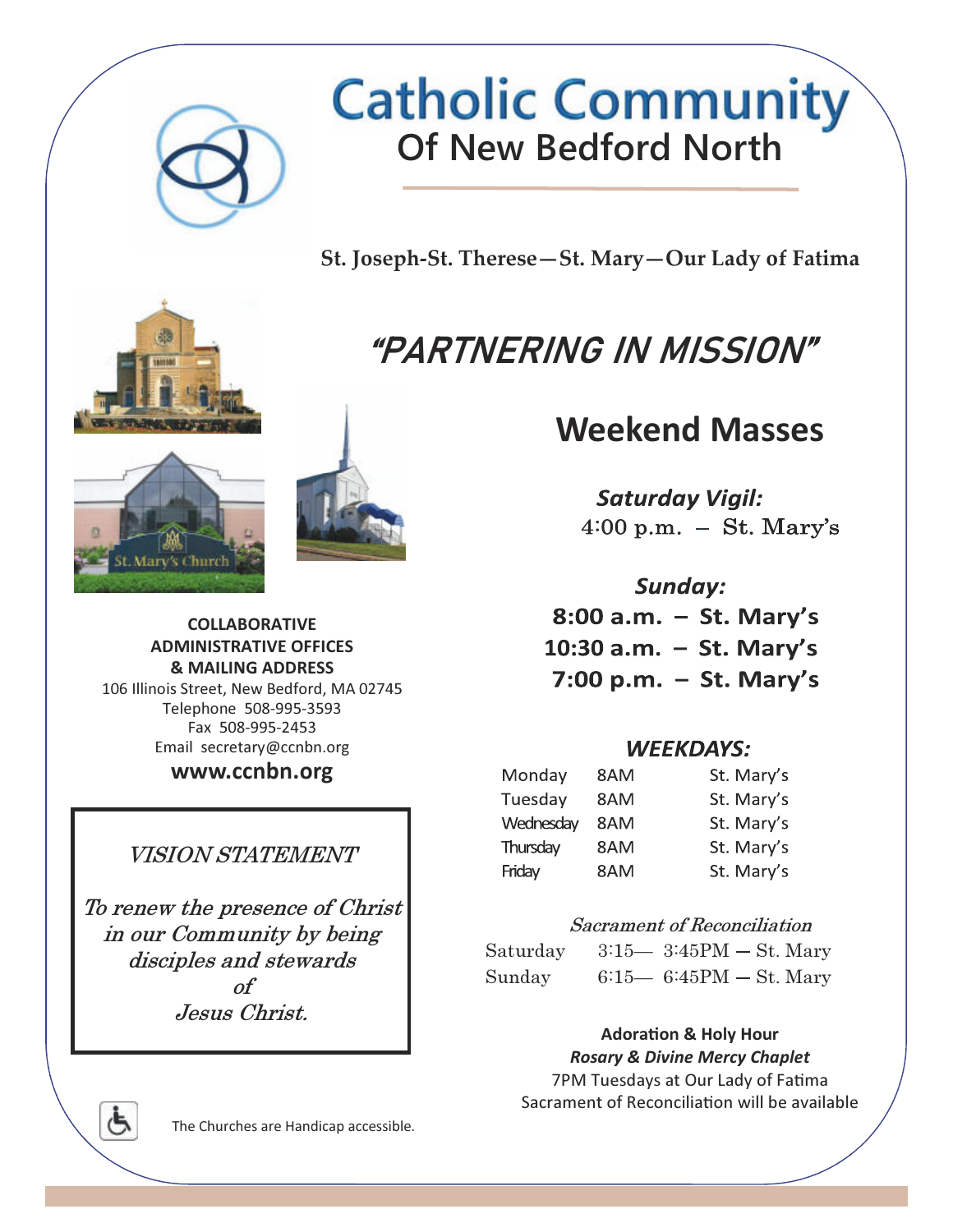## December 20, 2020 MASS INTENTIONS

Your prayers are requested for the repose of the souls in this week's Mass intention; for the souls in Purgatory; and for the deceased of our parish especially Maria E. Correia, Pauline Vezina and Deborah Leedecke whose funeral masses were celebrated here.

#### This Weekend Mass Intentions

| Saturday           | Dec(19)           | 4:00PM                         | (SMNB) | People of the Collaborative                       |
|--------------------|-------------------|--------------------------------|--------|---------------------------------------------------|
| Sunday             | Dec $(20)$ 8:00AM |                                | (SMNB) | Joseph M. Pimental (His wife, Lucy and sons,      |
|                    |                   |                                |        | Korey and Austin                                  |
|                    |                   | 10:30AM                        | (SMNB) | Community Mass: Helen Phaneuf, Roger Root,        |
|                    |                   |                                |        | James Patisteas, Deolinda & Francisco Bizarro,    |
|                    |                   |                                |        | Leonard Oliveira, Anne Margaret Ranieri,          |
|                    |                   |                                |        | Maria Ferreira, Joao Gaspar, M/M Manuel Resendes, |
|                    |                   |                                |        | & son Vasco Resendes.                             |
|                    |                   | 7:00PM                         | (SMNB) | Phyllis Protin (Diane Botelho)                    |
|                    |                   | <b>Weekday Mass Intentions</b> |        |                                                   |
| Monday             | Dec(21)           | 8:00AM                         | (SMNB) | Paz Wilkinson, Birthday Intention                 |
| Tuesday            | Dec (22)          | 8:00AM                         | (SMNB) | James & Gertrude Mello (Sharon Mello Young)       |
| Wednesday Dec (23) |                   | 8:00AM                         | (SMNB) | Roland Dawson (His wife, Pearl Dawson)            |

|        |                   |                | Christmas Eve & Christmas Day                              |
|--------|-------------------|----------------|------------------------------------------------------------|
|        | Thursday Dec (24) |                | 4:00PM (SMNB) Christmas Community Mass Intentions          |
|        |                   |                | 6:00PM (SMNB) Christmas Community Mass Intentions          |
| Friday |                   |                | Dec (25) 8:00AM (SMNB) Christmas Community Mass Intentions |
|        |                   | 10:30AM (SMNB) | <b>Christmas Community Mass Intentions</b>                 |

#### Next Weekend Mass Intentions

| Saturday |        | Dec $(26)$ 4:00PM (SMNB) People of the Collaborative                         |
|----------|--------|------------------------------------------------------------------------------|
| Sunday   |        | Dec (27) 8:00AM (SMNB) Lucia da Costa, Maria Melo, Steven da Ponte,          |
|          |        | Antonio da Ponte, Cecilia Pereira & Artur Freitas                            |
|          |        | 10:30AM (SMNB) Hugh Murray (His wife, Hazel)                                 |
|          | 7:00PM | (SMNB) Community Mass: Renaud & DelVal Families,                             |
|          |        | & For the intention of Mary Jane Walsh and all those who are terminally ill. |

## AHOLIDAY OFFICE HOURS The Central Office will be closed on

Christmas Eve and Christmas Day, December 24 & 25. A Blessed and Healthy Christmas to All. It is important that you note which Mass you attend. Should anyone test positive for Covid-19 you may need to be notified.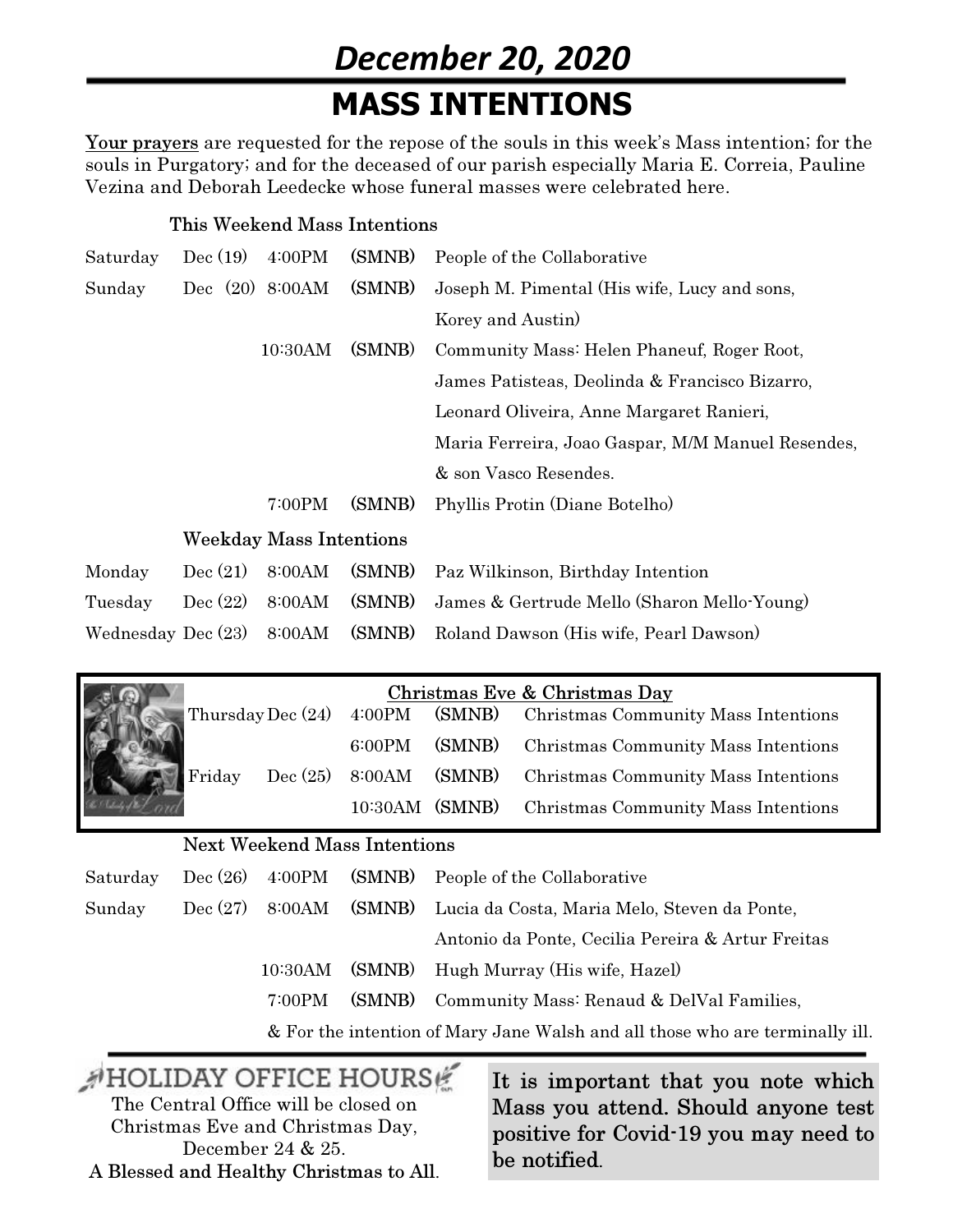## FOURTH SUNDAY OF ADVENT

#### ST MARY'S The Hosts for the month of December are

offered in memory of Sara Correia by her family

#### 14-day Memorial Candles:

In Memory of Blanche Smith (Louis & Louise Trial.

In Memory of Mary Jane Monti (Louis & Louise Trial)

**Icon Candle:** In memory of Kevin Sullivan

Christmas Candles in memory of James & Gertrude Mello by Sharon The Arabasz Family by the Family The Arabasz Family by the Family Pauline and Eugene Gregoire by the family

SACRAMENT OF BAPTISM: Congratulations on the birth of your child! The church celebrates with you and is ready to prepare you if this is your FIRST child being baptized at our Parishes. A welcoming instruction for parents and god-parents is required. Please call the Administrative office to schedule the preparatory meeting and sacramental celebration.

INITIATION OF ADULTS: Adults expressing an interest in becoming Catholic are invited to search through our RCIA formation process. For more information, please call the Parish Office.

FAITH FORMATION: Grades 1-9. First Eucharist is a two year program, grades 1 and 2. Confirmation is a two year program, grades 8 & 9.

SACRAMENT OF MARRIAGE: Congratulations on your engagement! Please speak to Fr. Raposo at least one year in advance of the intended date to allow adequate time for Parish and Diocesan Marriage preparation.

FOR OUR HOME-BOUND: Contact the Parish Office to receive Holy Communion at home if you are confined. THE SACRAMENT OF THE SICK: May be received after any weekday Mass or by appointment.



St. Mary's is grateful to Eden Florist & Garden Shop (508- 748-0225) for their donation of 2 wreaths for the front of our church and for the Rectory

doors. May the Lord reward their generosity.

### ST JOSEPH-ST THERESE

#### 14-day Memorial Candles:

For the intention of Annette Pane for continued good health by her mom Sue.

### OUR LADY OF FATIMA 14-day Memorial Candles:

In memory of Marc Letendre by his family.

**Icon Candle** in memory of Marc Letendre by his family.



Each parish in the collaborative can now accept donations online through the collaborative website at www.ccnbn.org please click on online giving and choose your

parish. I realize many people are struggling financially during this crisis, however, I hope that many will find a way to support their parish with whatever they can afford at this time. God bless you and keep you safe.

| 12/5-6/2020   |              |               |               |  |  |
|---------------|--------------|---------------|---------------|--|--|
| <b>CHURCH</b> | <b>FIRST</b> | <b>SECOND</b> | <b>ONLINE</b> |  |  |
| OLF           | \$1247.00    | \$141.00      |               |  |  |
| <b>SMNB</b>   | \$3417.00    | \$352.00      | \$832.00      |  |  |
| <b>SJST</b>   | \$3694.00    | \$525.00      | \$1154.00     |  |  |

2ndCollection this weekend (12/19-20) is for Education.

December 24/25 is the Christmas Collection

2nd Collection next weekend (12/26-27) is for Diocesan Assessment Tax.

Please note: Even though we are a collaborative we are separate entities. Therefore, when making your donation using a check, please make the check payable to the church you want to receive your donation and not to CCNBN . Thank You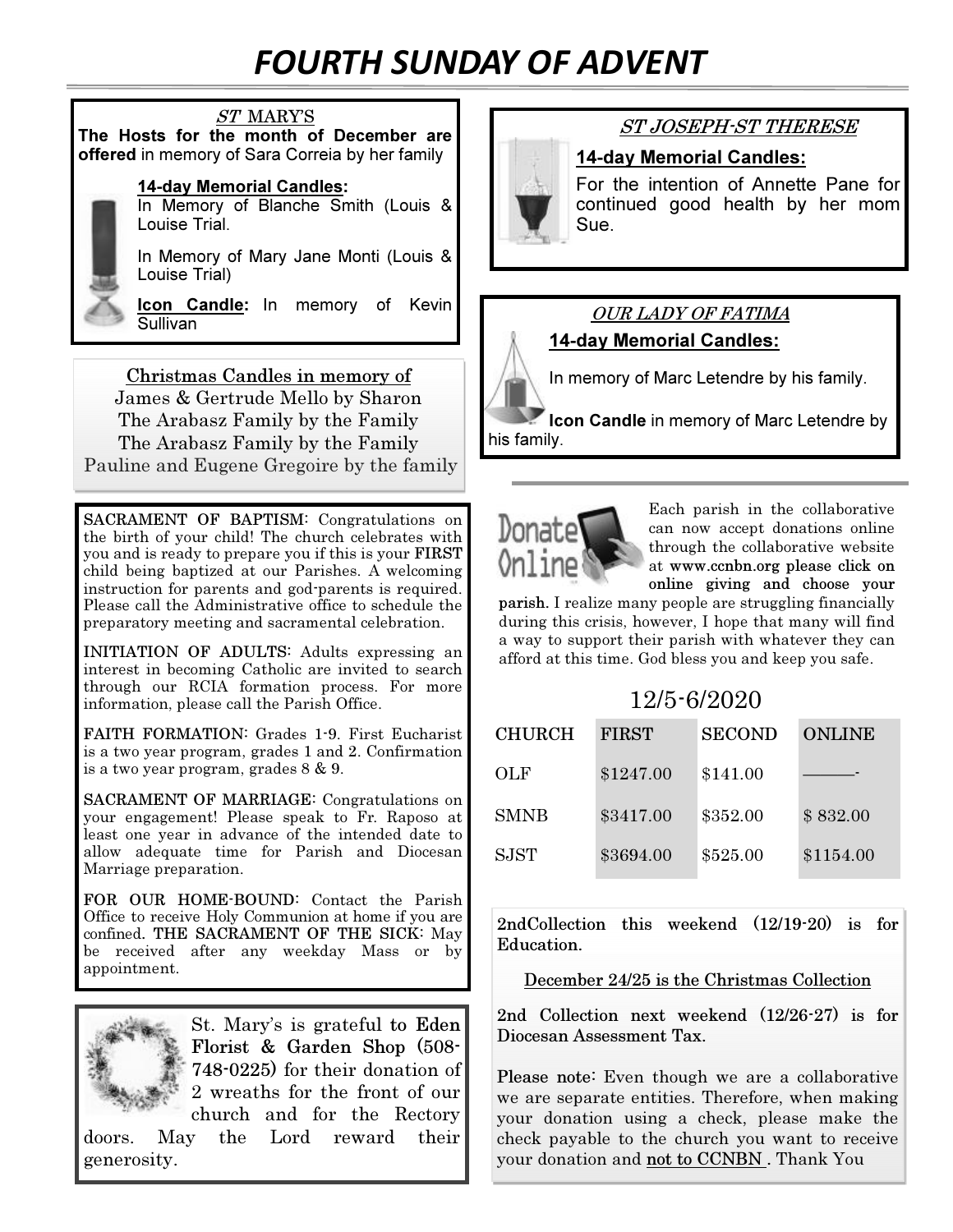# **WEEKLY PRAYER**

#### READINGS FOR THE WEEK OF DECEMBER 20, 2020

| <b>SUN 12/20</b> | 2 Sm 7:1-5, 8b-12, 14a, 16/Ps 89:2-3, 4-5, 27, 29 [2a]/Rom 16:25-27/Lk<br>1:26-38                                                                                                                                                                                                                                           |
|------------------|-----------------------------------------------------------------------------------------------------------------------------------------------------------------------------------------------------------------------------------------------------------------------------------------------------------------------------|
| <b>MON 12/21</b> | Sg 2:8-14 or Zep 3:14-18a/Ps 33:2-3, 11-12, 20-21 [1a; 3a]/Lk 1:39-45                                                                                                                                                                                                                                                       |
| <b>TUE 12/22</b> | 1 Sm 1:24-28/1 Sm 2:1, 4-5, 6-7, 8abcd]/Lk 1:46-56                                                                                                                                                                                                                                                                          |
| <b>WED 12/23</b> | Mal 3:1-4, 23-24/Ps 25:4-5ab, 8-9, 10 and 14 [cf. Lk 21:28]/Lk 1:57-66                                                                                                                                                                                                                                                      |
| <b>THR 12/24</b> | Morning: 2 Sm 7:1-5, 8b-12, 14a, 16/Ps 89:2-3, 4-5, 27 and 29 [2]/Lk<br>1:67-79                                                                                                                                                                                                                                             |
| FRI 12/25        | Vigil: Is 62:1-5/Ps 89:4-5, 16-17, 27, 29 [2a]/Acts 13:16-17, 22-25/Mt<br>1:1-25 or 1:18-25. Night: Is 9:1-6/Ps 96:1-2, 2-3, 11-12, 13 [Lk 2:11]/<br>Ti 2:11-14/Lk 2:1-14. Dawn: Is 62:11-12/Ps 97:1, 6, 11-12/Ti 3:4-7/Lk<br>2:15-20. Day: Is 52:7-10/Ps 98:1, 2-3, 3-4, 5-6 [3c]/Heb 1:1-6/Jn 1:1-18<br>or jn 1:1-5, 9-14 |
| <b>SAT 12/26</b> | Acts 6:8-10; 7:54-59/Ps 31:3cd-4, 6 and 8ab, 16bc and 17 [6]/Mt<br>10:17-22                                                                                                                                                                                                                                                 |
| <b>SUN 12/27</b> | Sir 3:2-6, 12-14 or Gn 15:1-6; 21:1-3/Ps 128:1-2, 3, 4-5 [cf. 1] or Ps<br>105:1-2, 3-4, 5-6, 8-9 [7a, 8a]/Col 3:12-21 or 3:12-17 or Heb 11:8, 11-<br>12, 17-19/Lk 2:22-40 or 2:22, 39-40                                                                                                                                    |

#### **OBSERVANCES FOR THE WEEK OF DECEMBER 20, 2020**

| Sunday:             | 4 <sup>th</sup> Sunday of Advent                    |
|---------------------|-----------------------------------------------------|
| Monday:             | St. Peter Canisius, Priest and Doctor of the Church |
| Wednesday:          | St. John of Kanty, Priest                           |
| Thursday:           | Christmas Eve                                       |
| Friday:             | The Nativity of the Lord (holy day of obligation)   |
| Saturday:           | St. Stephen, the First Martyr                       |
| <b>Next Sunday:</b> | The Holy Family of Jesus, Mary and Joseph           |

#### **LIVE THE LITURGY Inspiration for the week**

Does the world realize that it is waiting? As we go about all of the busyness of our lives and entertain our distractions, there are many holes and gaps in our lives that need to be filled. We are always wanting more, but not really sure what that "more" needs to be. Fulfillment, happiness, contentment, and true satisfactions are fleeting occurrences and often come to us in illusive ways. What we think is the ultimate fix to our anxious emptiness really is only a fancy trend that we entertain. The world does not realize any more today than it did over two thousand years ago that it is waiting for a Savior. We need a Savior. We need to see and embrace the God who has broken into history and become one with us. It is this union of God and man that sets us on a straight path, orders our relationships, establishes proper focus and goals, and tells us whose kingdom we really are meant to serve. The world does not know how truly lost it is. Do you realize how lost you are and that the One you need most is here among us and within your grasp?



Come

ill Uje<br>aithlul

∞≀

SUNDAY, DECEMBER 20, 2020 | 4TH SUNDAY OF ADVENT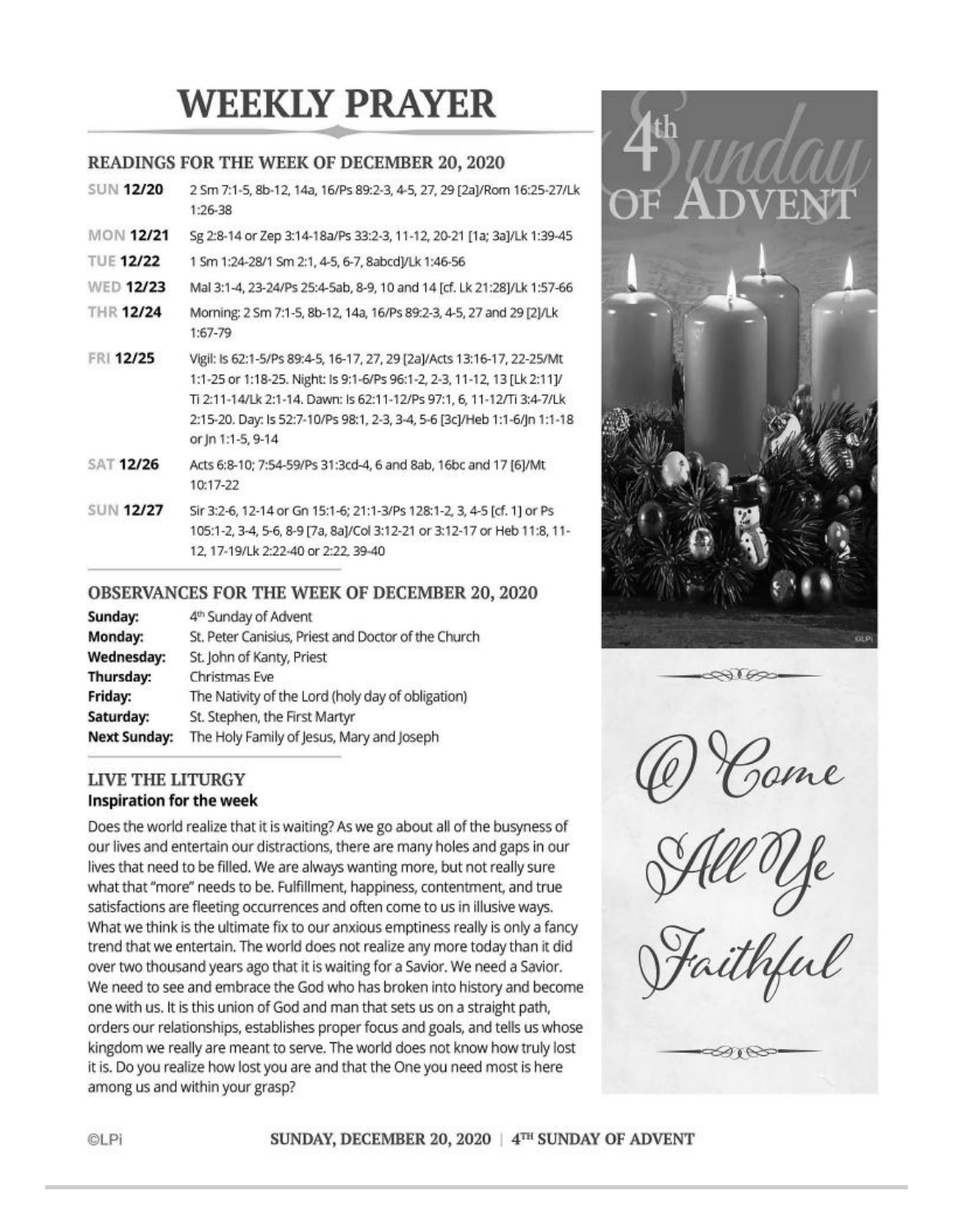

#### Christmas message



At this time of the celebration of the birth of Christ, we wish to send you our warm greetings. We assure you that you and your intentions will be remembered in our prayers and during the Holy Sacrifice of the Mass.

While our celebrations this year will be different because of the Pandemic, their meaning will be the same - rejoicing that God is with us. Perhaps more than any other year we need to be reminded of and celebrate God's presence among us. We can so easily panic, turn to despair and lack hope due to the many challenges and difficulties that surround us.

At Christmas we are reminded that God so loved us that He sent His Son to be with us and be like us in all the things but sin. We are never alone, never abandoned. That is the cause of great rejoicing at Christmas and throughout the year.

Our prayer is that God will richly bless you at Christmas and in the New Year with much happiness, good health and holiness.

#### Christmas Schedule:

To assist you in your planning, this is the schedule for Masses for Christmas. All Masses will be celebrated at St. Mary's Church in New Bedford.

> Christmas Eve: 4:00PM Rev. John A. Raposo 6:00PM Msgr. John J. Oliveira

Christmas Day: 8:00AM Rev. John A Raposo

10:30AM Msgr. John J. Oliveira

Due to anticipated crowds and following Diocesan and civil guidelines admission for each Mass will be limited to 100.

To assure you that you will be able to attend the Mass of your choice, tickets will be needed to attend Mass. Tickets for you and your family must be obtained at the Central Office during Office Hours. (Tickets will not be mailed)

Please remember we Celebrate Christmas as an Octave (that is for eight days) so you may wish to come for the Feast of the Holy Family or New Year's to celebrate the Octave.

#### Faith Formation News

PLEASE NOTE: While we have no class this week, there is a video link we have shared with all of you containing a very special message for the Christmas season. Please download it and share it with your family.

This week's schedule: Sunday, 12/20 NO CLASS - Happy Late Advent!

Next 2 weeks : Sunday, 12/27 NO CLASS - Merry Christmas! Sunday, 1/3/2021 NO CLASS - Happy New Year!